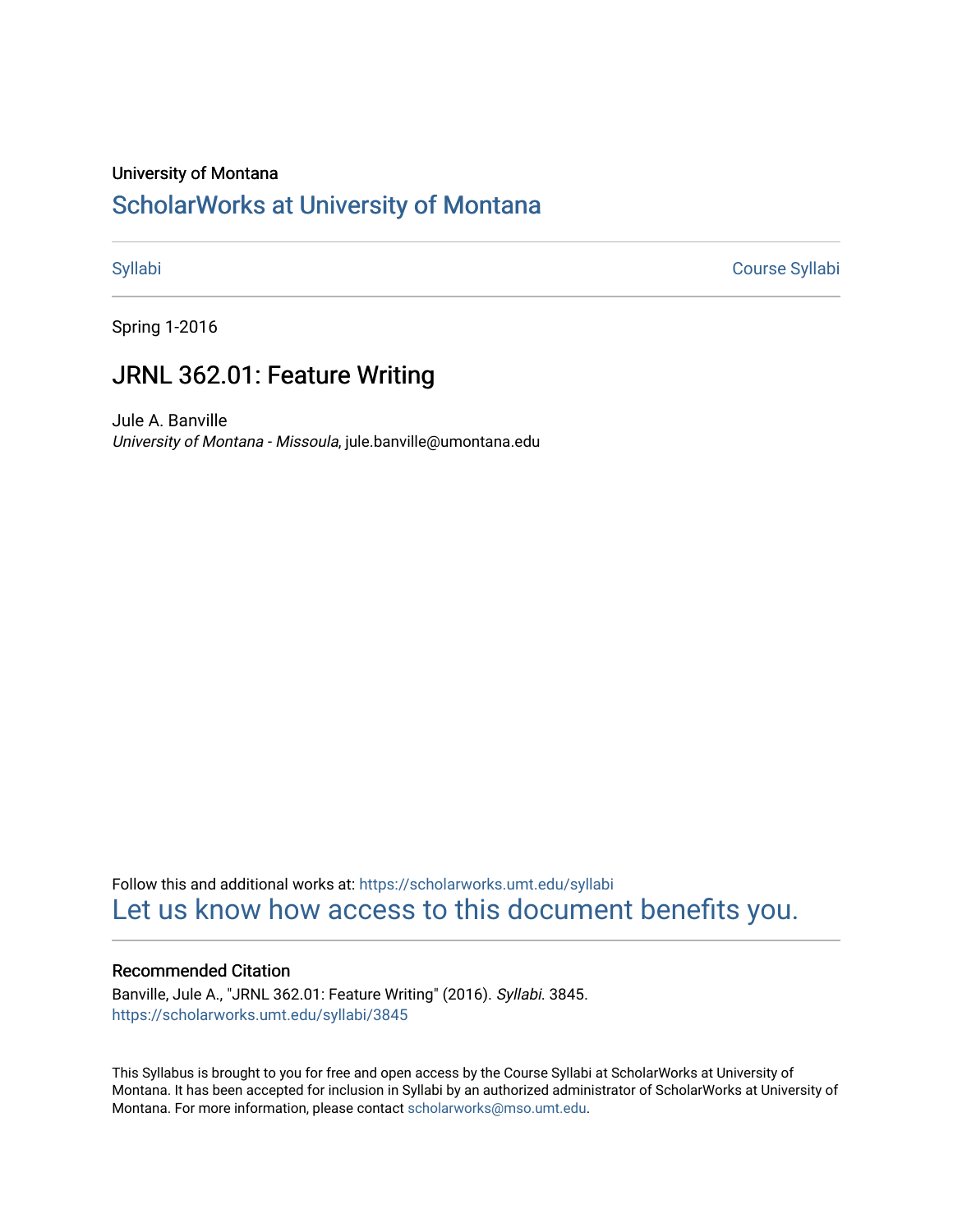# feature writing

*J / RNL 362 SPRING 2016 / MW / 9:40 -11 A .M . / DAH 005*

Asst. Prof. Jule Banville (or just Jule) Don Anderson Hall 427 (406) 243-2237 [jule.banville@umontana.edu](mailto:jule.banville@umontana.edu) Office hours: Fridays 2-4:30 and by appointment.

*Yet, many of us proles also care about the language, in our humble way, and care passionately about the art and craft of telling stories on paper.* −Stephen King, "On Writing"

*The editor is always right.* −Stephen King, "On Writing"

# **COURSE DESCRIPTION AND OBJECTIVES**

Writing is hard. If you already know this, this class will help you come to a more intimate knowledge of that truth. If you do not think writing is hard, this class will prove you are wrong. But writing features can also be incredibly rewarding, especially when you refuse to half-ass the reporting and when you turn that rare phrase that makes your nailbeds tingle. In this class, you will write. A lot. You'll go beyond hard news without sacrificing timeliness and relevance. You'll tell stories with a sense of voice, pacing, tone, mood, narrative, dialogue and detail that is just enough and not too much. You'll care about language and how it sounds or you will not enjoy this class.

Through this course, you will become better writers by reporting numerous features, with feedback to focus on detail, structure, storytelling and style. You will workshop ideas, pitch successfully and study the work of professional feature writers and your classmates by reading them not as reader, but as a writer, dissecting, questioning and learning.

### **LEARNING OUTCOMES**

By the end of the semester, successful students will:

- Write feature stories of publishable quality.
- Develop their eye for detail and their command of language and style.
- Improve their capacity to engage readers from lead to kicker.
- Meet all deadlines.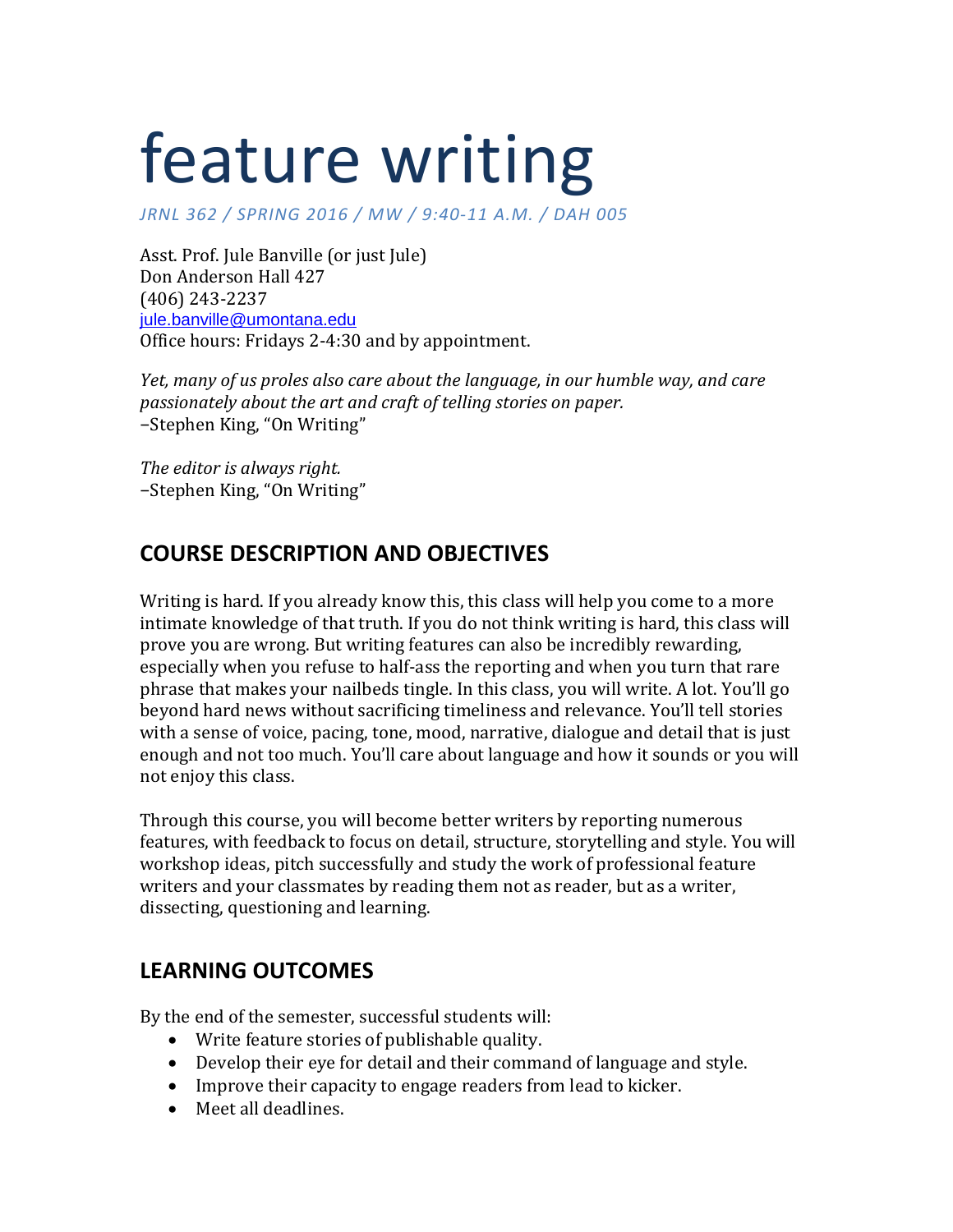- Understand differences among types of features through varied assignments.
- Learn to provide constructive critiques to classmates in a workshop setting.
- Read and be able to analyze the work of professional feature writers.

#### **PREREQUISITE SKILLS AND KNOWLEDGE**

Students must be in good standing in the J-School's professional program.

### **ABOUT MOODLE/UM ONLINE**

I use it for this class. You will, too! Grades and all reading and writing assignments will be posted there as you receive them. You'll also find rundowns of what I teach along with links to stories we'll read and talk about.

### **WRITING ASSIGNMENTS**

There will be six major assignments in this class (the last one counts as three: the pitch, the first half and the full feature). All major assignments must be filed by deadline via email as an attached doc (.doc, .docx preferred). Deadlines and word counts are listed, but subject to change. Final deadlines will be announced in class and posted to Moodle.

The major assignments, in order, are:

• *The Personal Feature:* You will interview at least one person close to you and tell a specific story about *something that happened*. You'll do it with some nice quotes and a few sweet details in a story that has a clear beginning, middle and end. *WORD COUNT: Writer's choice, but around 800.*

*WORKING DEADLINE: Wednesday, Feb. 3, midnight*

• *The Reported Obituary:* You'll revive a lost art, that of the obit writer who interviews the family and friends of someone recently deceased. Your obits will include but go beyond the obvious details of someone's job and whom they left behind to get to the real heart of how someone lived. This assignment will probably scare the crap out of you. And make you better for it.

*WORD COUNT: 800-1,000 WORKING DEADLINE: Sunday, Feb, 28, midnight*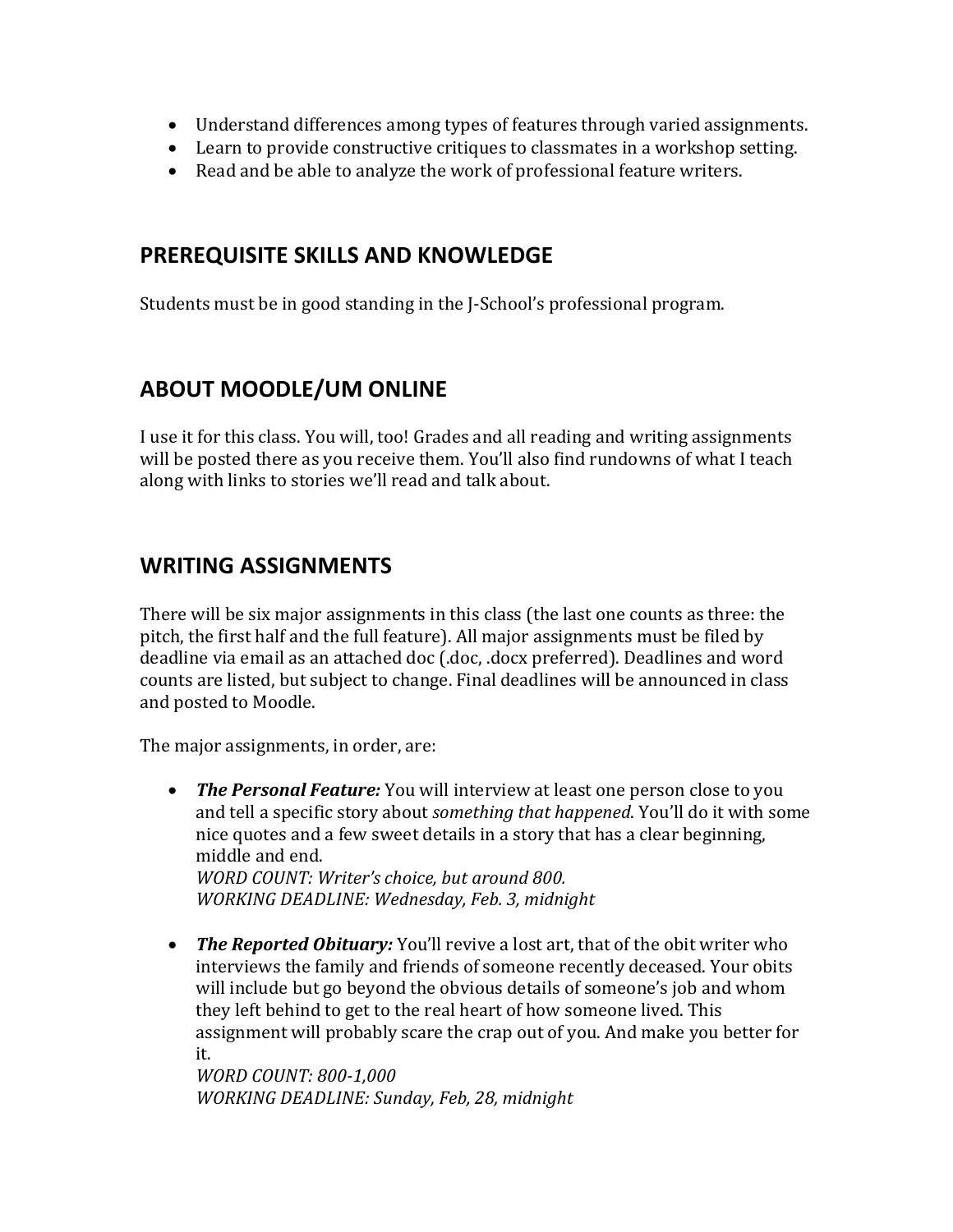• *The Tragedy Feature:* This is a big and important assignment where the reporting cannot be done at the last minute. You'll find the compelling, human angle within hard news by focusing on a crime, criminals, victims of tragedy or any combination of the three. The idea is: Something bad happened; your story tries to make sense if it. This story will require an approved pitch. The pitch will count as 20 percent of your grade. So make it good.

*WORD COUNT: At least 1,000 WORKING PITCH DEADLINE: Sunday, March 6, 1 p.m. WORKING DEADLINE: Tuesday, March 22, midnight*

• *The Longform Pitch:* Getting an idea that works for a multitiered longform feature is tough. Getting an editor to say yes to it is tougher. So you'll have to take this seriously and convey you know what a feature pitch should contain: A clear idea of the story, why it matters, how you plan to report and write it, etc. You must get an approved pitch to pass this assignment. If the first pitch is no good, you'll keep at it until you're approved.

*WORD COUNT: Longer than a paragraph, shorter than the story you're pitching*

*WORKING DEADLINE: Monday, March 28, midnight*

- *The Longform Narrative* (filed in two parts and counting as two assignments): You'll take what you've learned through other assignments, readings, critiques and edits to write a story worthy of about 4,000 words. You'll file the first half of the story, incorporating feedback, before filing the story in its entirety. Part 1 is NOT considered a "rough" draft. Part II counts as your final.
	- o *PART 1 [NOT A ROUGH DRAFT] WORD COUNT: 2,000-3,000 WORKING DEADLINE: Sunday, April 24, midnight*
	- o *ENTIRE FEATURE WORD COUNT: 4,000-5,000 WORKING DEADLINE: Tuesday, May 3, midnight.*

### **READING ASSIGNMENTS**

You'll do a good amount of reading in this class from materials provided to you by me. These will take four forms:

- The assigned text: *Obit* by James Sheeler
- Features by pros that serve as inspiration for assignments and discussions.
- Writings about writing by writers.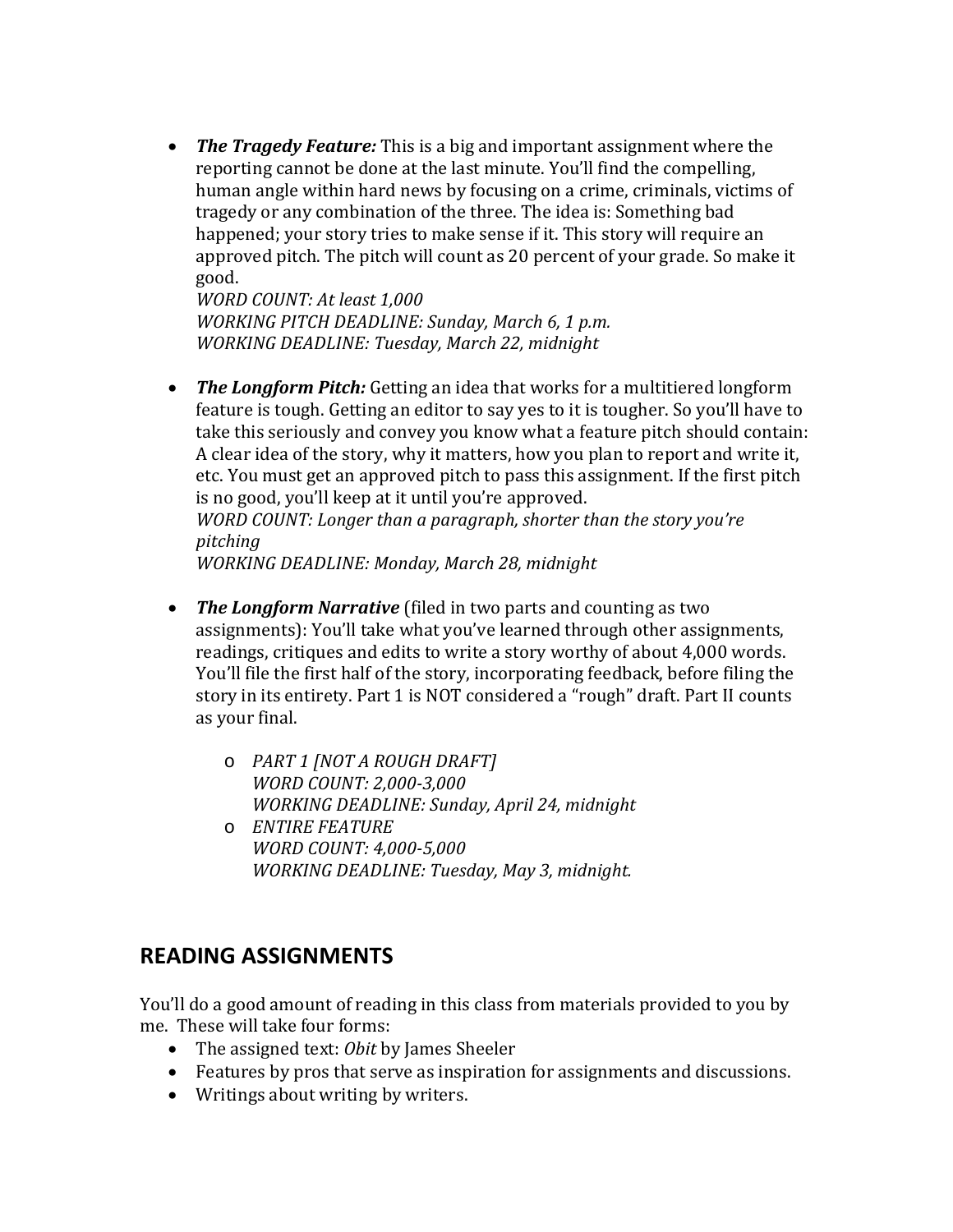• Your classmates' work in advance of workshop critiques. *Note: All reading assignments are fodder for quizzes, announced and not.*

#### **GRADING**

#### **Major Assignments: 85 percent Attendance, Participation and Final Assessment by Instructor: 15 percent**

**Rewrites**: Not accepted after final deadline. Do your best the first time around. Most of your assignments will benefit from instructor feedback and peer-to-peer workshops prior to final deadline, but I don't have time to line-edit you twice.

**Attendance:** *COME TO CLASS AND COME ON TIME***.** You'll find I'm more into this than other profs. Being here when class starts matters. I'll be keeping a list of all unexcused absences and people rolling in late. At the end of the semester, that list will be considered when deciding what ends up being 15 percent of your final grade.

Grades will be based on a scale of 100 percent and will use the University of Montana's plus/minus system. Letter grades will not be used in this course, although the final grade (per requirement) will be given as a letter grade. The equivalents are as follows:

90 - 100 percent: A 80 - 89 percent: B 70 - 79 percent: C 60 - 69 percent: D 50 - 59 percent: F

UM's plus/minus system also makes the following distinctions:

A+: 97-100 A: 93-96 A-: 90-92 B+: 87-89 B: 83-86 B-: 80-82 C+: 77-79 C: 73-76 C-: 70-72 D+: 67-69 D: 63-66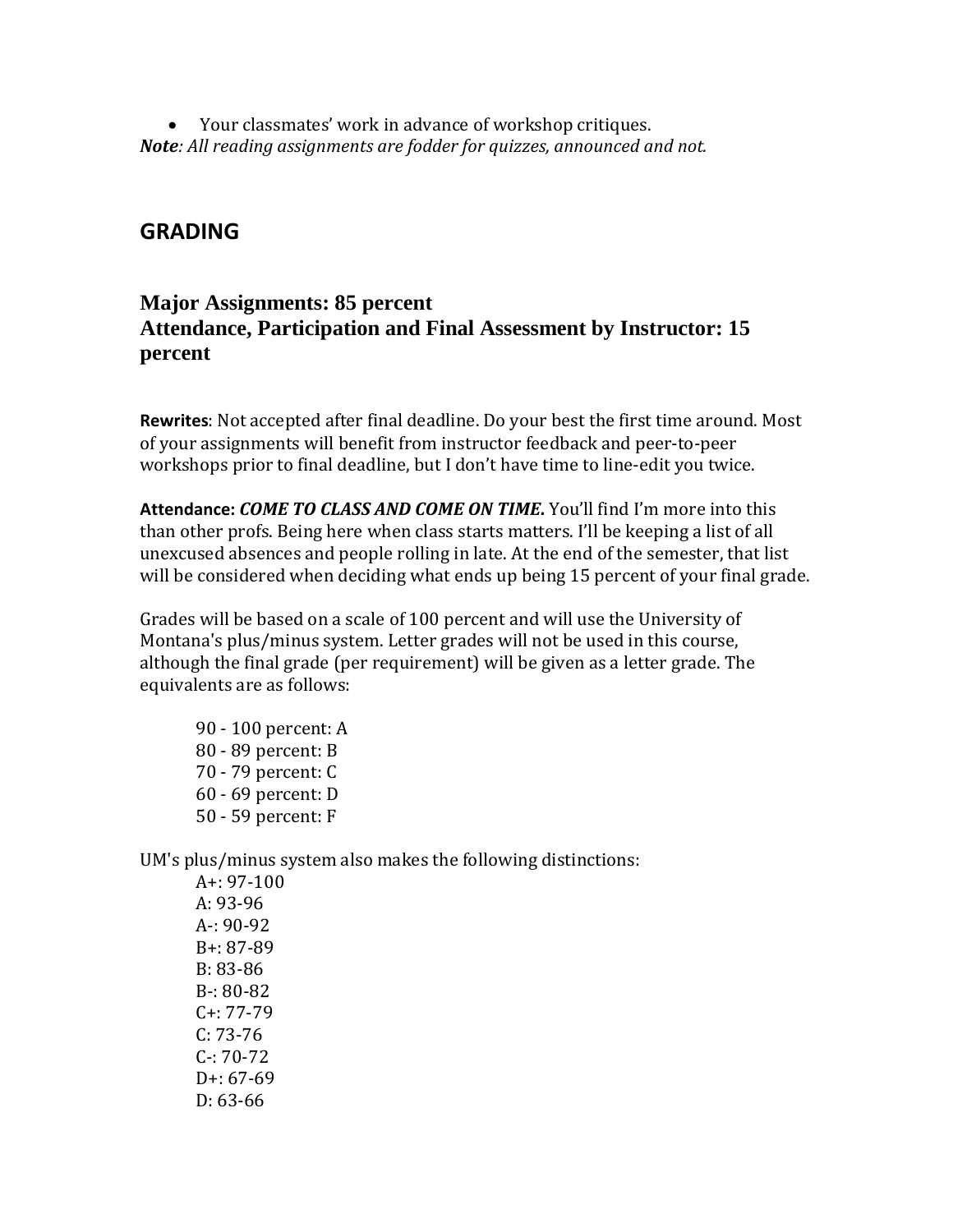$D - 60 - 62$ F: 59 or lower

*Please note:* My grading philosophy is based on a professional scale; that means 90 percent and above is reserved for those assignments that could, without major revisions, be accepted by working editors at respected publications. Students who expect an easy A in this course should reconsider taking it.

# **ADDITIONAL COURSE POLICIES**

- Always check your spelling, punctuation, grammar and syntax. This is a writing course. Students may find it helpful to read their assignments out loud and, thereby, catch awkward phrases. Sloppy copy errors will be reflected in final grades.
- Again: *Reread your assignments for spelling, punctuation and grammar before you file your copy to me.* I'm a former copy editor and a current copy nerd. It matters; trust me. If you suck at grammar and spelling, let Word help you and/or find a peer who doesn't suck to edit you first.
- *All major assignments must include a list of sources and contact information for them.* Most editors reserve the right to call your sources and check accuracy. That is true in this class, as well.
- Be sure to follow the Associated Press Style Book. There is a partial online guide here: http://www.wwu.edu/journalism/syllabi/207labmanual.htm. A better online source is posted on the class Moodle page. Or just buy the damn thing. You'll be glad you did.
- The University of Montana assures equal access to instruction by supporting collaboration between students with disabilities, instructors, and Disability Services for Students. If you have a disability that requires an accommodation, contact your instructor during the first week of the semester so that proper accommodations can be provided. Please contact **[Disability Services for Students](http://life.umt.edu/dss/)** if you have questions, or call Disability Services for Students (DSS) for voice/text 406.243.2243. You may also fax the Lommasson Center 154 for more information 406.243.5330.
- Academic Misconduct and the Student Conduct Code: All students must practice academic honesty. Academic misconduct is subject to an academic penalty by the course instructor and/or disciplinary sanction by the University. All students need to be familiar with the Student Conduct Code. The Code is available for review online at [http://www.umt.edu/SA/VPSA/Index.cfm/page/1321.](http://www.umt.edu/SA/VPSA/Index.cfm/page/1321) And, more on